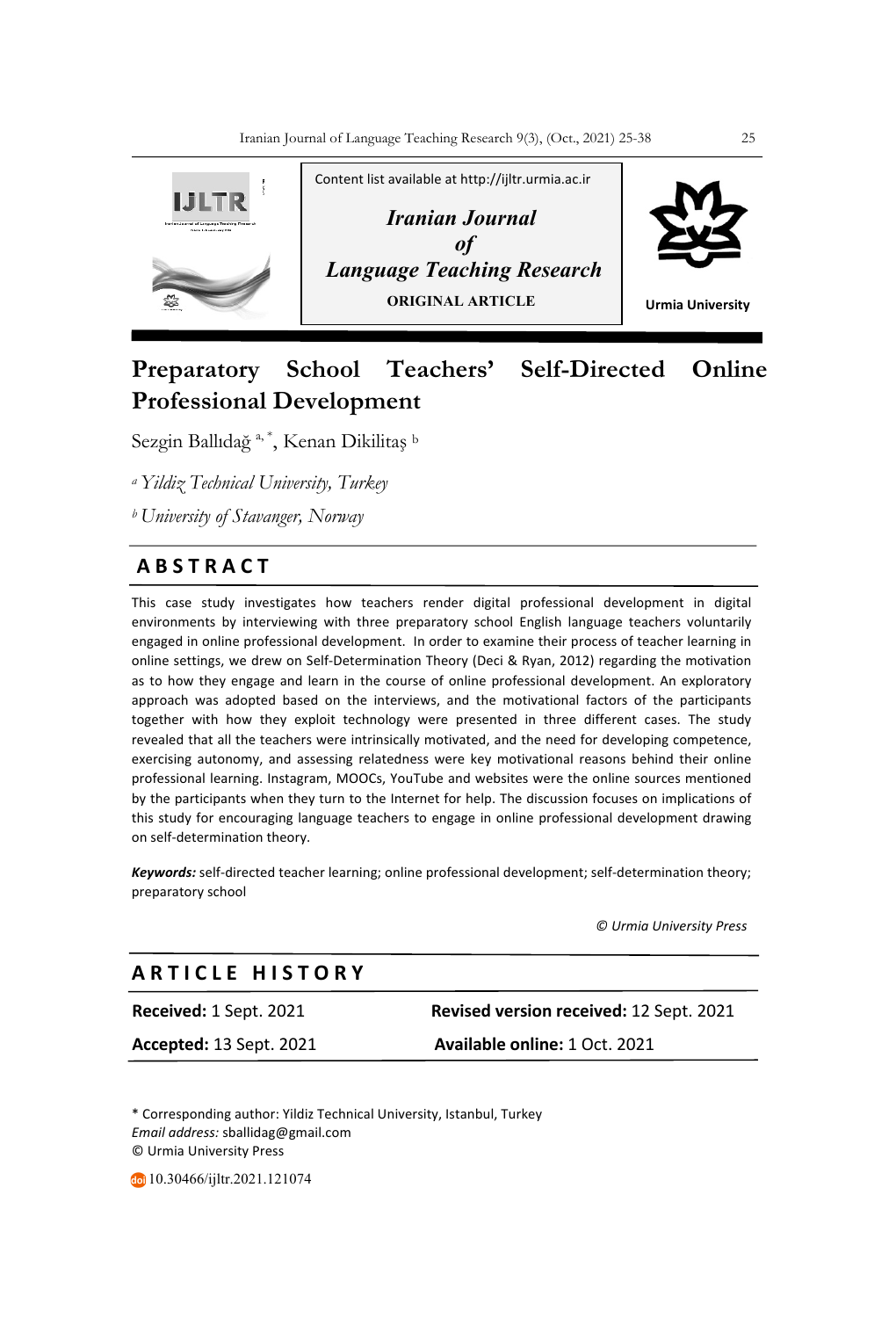#### **Introduction**

Teachers with high motivation, greater job satisfaction and sense of fulfillment play a pivotal role not only in determining and improving the quality of education at schools (Atkinson, 2000) but also in ensuring the motivation of their students (Gardner, 2007). It is evident in the literature that teachers possess various motivations such as professional development, instrumental incentives, institutional expectations and pedagogical concerns that can promote teachers' research engagement (Mehrani, 2015), and teacher motivation has been the focus of much recent research (Kasimi & Hangişi, 2021; Sadiku, 2021; Thorburn, 2020). Motivated teachers often strive to improve their practices by engaging in different ways of professional learning including digital social environments (Duncan-Howell, 2010). Rapid developments in information and communication technology (ICT) have created more flexible spaces for teachers to learn (Prestridge & Main, 2018) and integrate technology as a presentation tool. The advantage of teachers with digital literacy cannot be limited to classroom use; students also benefit from their teachers' high digital literacy and professional learning (Tour, 2017). Despite the importance of teachers' self-determined learning, there is dearth of research on how teachers render professional development in digital environments, which is the gap that this study aims to address by interviewing with three English language teachers at a preparatory school in Turkey who voluntarily engaged in online professional development. In order to examine their process of teacher learning in online settings, we drew on the SDT regarding the motivation as to how they engage and learn in online professional development.

#### **Self-Determination Theory**

Self Determination Theory is concerned with human motivation, wellness, and development (Deci & Ryan, 2000). It is a comprehensive theory which embraces several mini theories. One of those theories is *Basic Needs Theory*. It argues that people endeavor to fulfill three innate needs; autonomy, relatedness and competence (Deci & Ryan, 2000; Hagger et al., 2006). *Autonomy* refers to the need for feeling in control of one's own behaviors and self-governed pursuits. Namely, if people feel that they are able to take an action which will lead to a change, they are more likely to be self-determined people. In this regard, Bradly (2010) found that since the teachers in his study had the freedom to choose the materials they wished in the classroom, their motivation levels were quite high. *Relatedness* is concerned with belonging and attachment of people with others. People strive to be involved in a social group and feel a connection with them. Finally, *competence* refers to the need to show your level of mastery in certain skills and tasks and eventually being recognized by others due to your expertise in those tasks.

Another mini theory within SDT is *Organismic Integration Theory*. It makes a distinction between different types of motivation (Ryan & Connell, 1989): intrinsic motivation and extrinsic motivation. Deci and Ryan (2000) define intrinsic motivation as performing tasks to satisfy inherent needs instead of its separable consequences. It suggests that when people are intrinsically motivated, they participate in activities that interest them personally, so they do those activities without an outside reward (Deci, Vallerand, Pelletier, & Ryan, 1991). Intrinsic motivation is fostered in the environments where the individual receive support to feed his or her psychological needs. On the other side of the continuum is extrinsic motivation, which is defined as external factors which foster individuals to accomplish an activity (Deci & Ryan, 2000). These external factors may include tangible monetary or verbal rewards; hence, the motivation does not stem from the activity itself, rather from the rewards or punishment that individual will receive as a final product, which may lead to demotivation. Between intrinsic and extrinsic motivation along the continuum is amotivation. Markland and Tobin (2004) use the term as the state of lack of clear intentions and motivation in fulfilling a task, and according to Deci and Ryan (2000),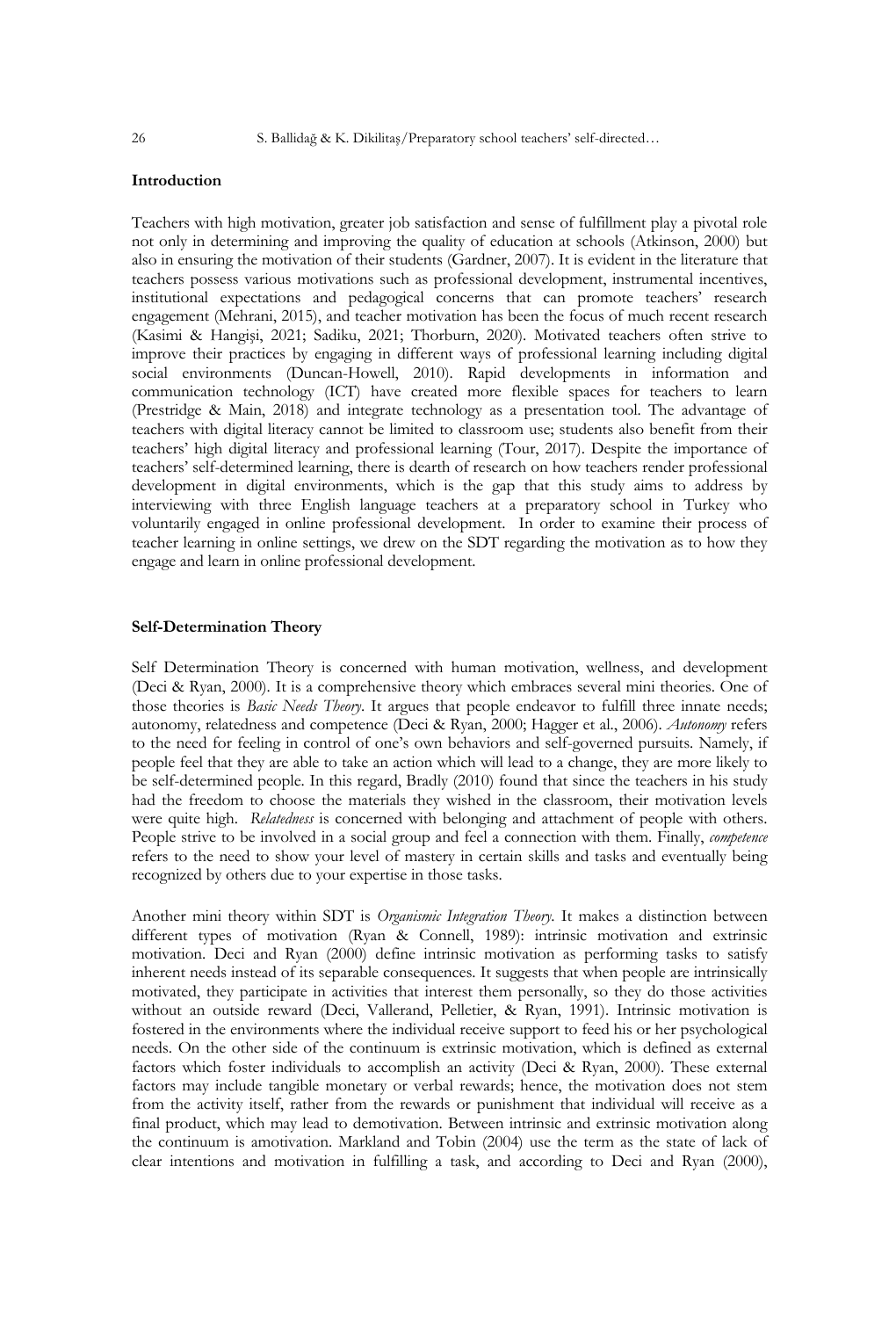amotivation is the perceived lack of relationship between the outcome and behavior. A significant point in SDT is that these three types of motivation on the continuum indicate how much selfdetermined an individual is. To illustrate, if an individual's own curiosity and wish are the cause of a behavior, that person is said to be more intrinsically motivated and accordingly more selfdetermined (Ölmezer-Öztürk, 2015).

The SDT has been a very influential framework to examine the motivation of teachers (Dörnyei & Schmidt, 2001); however, the use of SDT in examining the motivational factors of language teachers towards exploiting online sources for professional development is scarce. Therefore, this research seeks to close this gap by trying to uncover the motivational factors of three language instructors behind using online sources for professional development. It also aims to find out the type of digital technologies they turn to while trying to advance their professional knowledge.

#### **Teacher Online Learning**

Raising teacher quality is crucial for the quality of education, schools, and learning (Opfer & Pedder, 2011). Literacy studies suggest that this improvement is achieved by various ways (Lankshear & Knobel, 2011) such as professional development courses (Webb, Robertson, & Fluck, 2005) and learning communities at schools (Lieberman & Miller, 2011). Another way to improve teacher quality and his teaching effectiveness is exploiting online sources. The widespread use of the Internet has encouraged educators to benefit from technology for teaching as well as learning (Palloff & Pratt, 2005). One of the earliest efforts to leverage technology for online professional development is the online communities that teachers establish (Schlager & Fusco, 2003). In these communities, called online communities of practice (OCoP) or professional learning communities (PLCs), teachers have a chance to share their knowledge and concerns with their colleagues from different parts of the world (Lave & Wenger, 1991).

Many studies have demonstrated OCoP to be supportive for teacher professional learning in developing teachers' technology knowledge (Bostancıoğlu, 2018). Having become prevalent for professional development of teachers (Ansari et al., 2012), these online communities work as a catalyst to improve the professional knowledge of the teachers (Tang and Chung. 2016). This is partly because of the equal efficiency of OCoP compared to face-to-face communication in terms of disseminating the knowledge (McConnell et al., 2013). Even though some teachers are not familiar with OCoP or use it rarely (Steinbrecher & Hart, 2012), many teachers find this kind of learning valuable. Since social media is a part of teachers' daily lives (Carpenter et al., 2020), teachers also try to utilize it for professional development (Tour, 2017). Goodyear et al., (2014) also agree that social media has emerged as CoP, which has promoted inquiry and enabled teachers to work collaboratively to increase their professional knowledge.

Various research has been conducted to find out how teachers make use of social media such as Facebook (Kelly & Antonio, 2016), Pinterest (Schroeder, Curcio, & Lundgren, 2019), Twitter (Rosenberg, Greenhalgh, Koehler, Hamilton, & Akcaoğlu, 2016) for professional learning. In a study which investigated social media use of teachers, Wesely (2013) discovered that OCoP which was established on Twitter encouraged members to share their practices and ideas. In a recent study by Xue, Hu, Chi and Zhang (2021), it was also found out that the use of a chat application (WeChat) proved to be helpful in both gaining professional knowledge and transmitting that knowledge to the members of the group. Online spaces that teachers visit are not limited to the ones mentioned. Xerri (2014) found that YouTube and blogs are the most preferred online spaces that teachers visit for professional development. Due to the scarcity of the relevant research in the literature, researchers have recently begun to investigate social media use of teacher for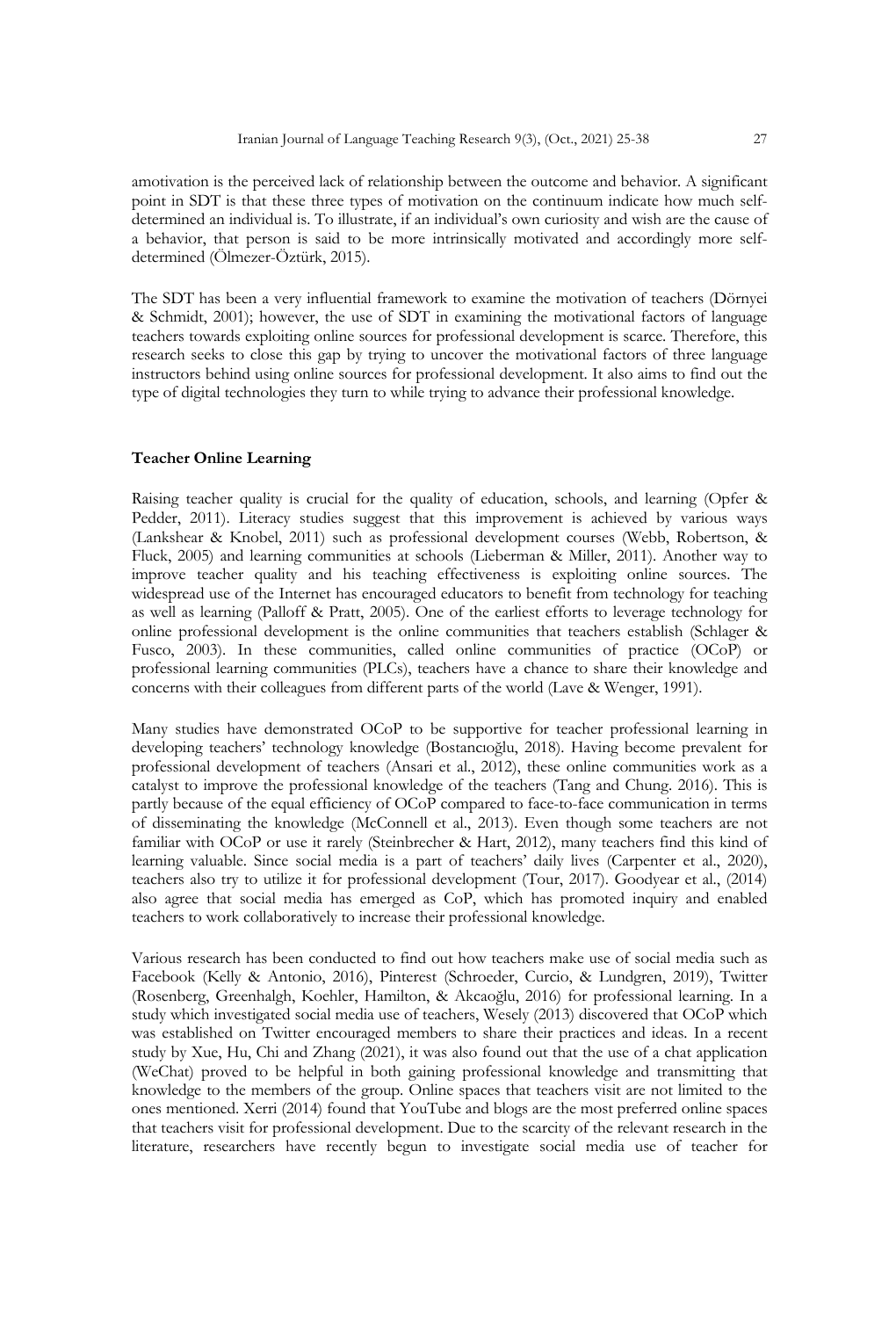professional development. For instance, in a recent study, Carpenter et al. (2020) investigated Instagram use of 841 instructors for pedagogical purposes. The study revealed that %71.2 of the participants used Instagram more than once a day for professional purposes while it was 13.1 for YouTube. The second most frequently visited social media site more than once a day was Facebook (%26.8), which was followed by Twitter (%16.9). Another important finding of the study is that the reason for %87.7 teachers accessing Instagram is to look at the content or ideas of other educators. In their study about Facebook use, Kelly and Antonio (2016) discovered that teachers use open large groups for seeking practical advice or for socialization.

#### *Research Questions:*

- **1.** What motivates ELT instructors to utilize online sources for professional development?
- **2.** What kind of digital technologies do they make use of when they wish to improve their teaching?

#### **Methodology**

This study adopted a qualitative research design, in which the aim is not to generalize the findings but an in-depth exploration of a phenomenon (Creswell, 2013). In fact, it is a multiple case study, which investigates bounded or a multiple bounded systems over a course of time by means of detailed data collection (Creswell et al, 2007), and is a great way to identify cases for a simpler interpretation (Cousin, 2005). In this study, an exploratory approach was adopted in order to find out about the participants' online professional learning drawing on their self-directed learning and motivation.

Our study was informed by SDT dwelling on its two minor theories, *Basic Needs Theory* and *Organismic Integration Theory*. The participants were a convenience sample of three instructors who work at various state university preparatory schools in Turkey where students who are about to transition to their university major program are provided with academic language learning for one year. These schools offer intensive English courses starting from elementary level to advanced depending on the requirements of the departments at which students are going to study, where the medium of instruction is often English.

The sample in the study represents various backgrounds in terms of education and working experience, the details of those are provided in the case studies themselves. Data were collected in the 2020-2021 Spring semester via semi-structured interviews which were conducted online. Due to the Covid-19 pandemic, having interviews online was the only option. At the outset of the research, the participants were informed about the aim of the research, and their consent was granted verbally. They were also ensured about the anonymity of their identities. The interviews which lasted 37, 47 and 50 minutes, were videorecorded and transcribed. The participants were set free to talk in Turkish or English and the recording of those who spoke Turkish were later translated into English.

#### *Data Analysis*

Having transcribed the interviews, both writers read the transcripts to uncover the motivational factors of the participants and how they utilize online sources for professional development. The themes in each case were identified deductively with reference to the theoretical underpinnings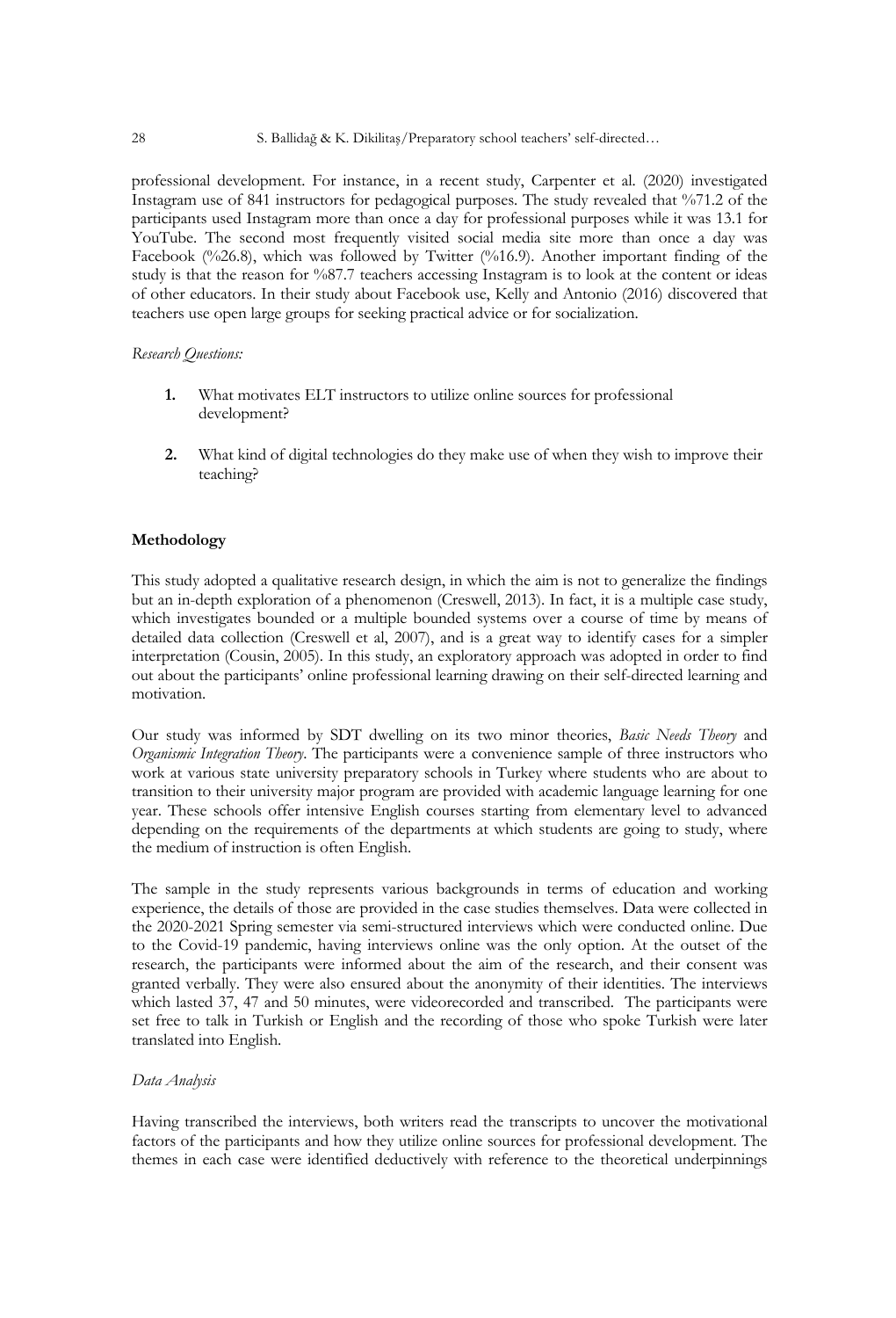proposed by SDT and supported by its two minor theories: *Basic Needs Theory* and *Organismic Integration Theory*. Cases were presented separately and a thick description (Geertz, 1973) of each case was provided. Finally, to increase the credibility of the research, member checking was utilized; the quotations that were used in the research were returned to the participants to make sure they adequately represented their ideas.

#### **Cases and Findings**

*Meryem*

Meryem, 37 years old, is the oldest of the three participants. She has been teaching English at a state university preparatory school for over 15 years. She holds a BA inLanguage and Literature, and a non-thesis MA in ELT. When she graduated, she worked at an elementary school for three months then transferred to the university where she has been working since then. She teaches about 20 hours a week. Being a very enthusiastic teacher, she prefers to start a lesson having fully prepared, and she is aware that she must leverage technology to be effective in the lessons even though she is not a big fan of technology in her daily life.

To start with, it is evident in the interviews that Meryem's major motivation for using online sources for professional development is her own desire as she states:

> *"I think it is because of my self-motivation. I am interested in it so I enjoy doing that. I don't see it as burden, I feel like I am adding something to myself. It feels like I am on a journey in my teaching career, and I like various stops like this. Instead of teaching the same topic the same way each year, I like to support it with different things."*

The following statement also indicates how enthusiastic she is in learning and implementing new things when she searches them online:

> *"I feel the satisfaction. It feels like I am trying to do the job that I want to do, and I enjoy it so much that until I utilize that in the classroom, I feel excited."*

Although workload tends to decrease motivation of teachers (Olmezer-Ozturk, 2015), she also expresses that her workload does not discourage her from doing extra online research as she states:

> *"To be honest, it takes time to learn since I deal with new things all the time. It takes time because teaching online is not like teaching face to face so I have limited time. I both need to integrate what I learn and cover the syllabus, which takes quite a lot of time."*

Even though Meryem has her own motivation to use online tools for PD, and time constraint is not an issue for her, it is also evident in her sentences that outside factors are quite influential to raise her motivation. For example, she highlights the importance of the feedback coming from students as follows:

> *"I receive very good feedback from my students. They especially say how much they enjoy my lessons, how much it*  adds to them. I feel motivated when they say that the fill in the gap exercises do not add to them, but they benefit *from such kind of interactive activities."*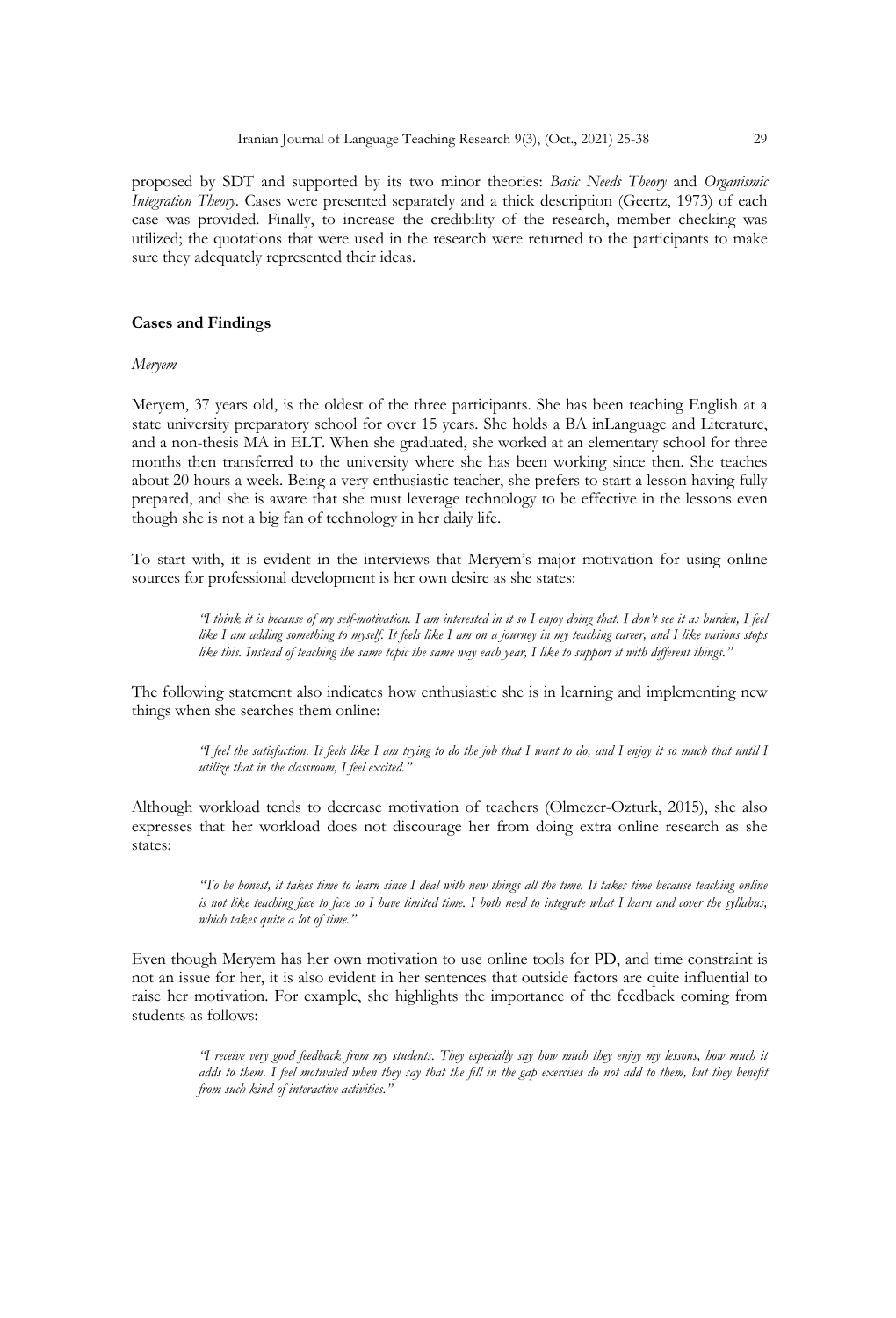30 S. Ballidağ & K. Dikilitaş/Preparatory school teachers' self-directed…

The following statement by her indicates how much value she attaches to her students' opinions:

*"It does affect positively yet even if I didn't hear such comments, I would continue doing that. That is not the top one motivator for me. Of course, I like hearing good things, yet I don't do anything in order to hear good things. If students enjoy my lesson, and I receive feedback in the classroom, that is enough for me."* 

Another important factor which motivates Meryem to leverage the Internet for professional development is the community of practice (CoP) that they created with her colleagues at the school they work. It is evident in the interviews that CoP she is in inspires her for advancement. In this regard she states:

*"I would continue learning even if there is no feedback, but I don't enrich that way. But when my friends make comments, I switch to another dimension. I think this is because we are similar in this sense since I also give feedback to what they do. This motivates us, they also state that our group is very motivative."*

When she is inquired about how she perceives her progress in online professional development she is positive about it as she says:

*"To start with, I believe that it improves my teaching skills, I feel better when I am teaching. I have been teaching for 15 years and I'm not like as I was when I first started teaching; actually, I am not like as I was last year. I can say that there is that much of a difference"* 

It is also evident in the interviews that she could implement what she learns online in the classroom since she frequently mentions how she uses internet for learning and how she makes use of what she finds in the classroom. It was found out in the interviews that social media, especially Instagram, and YouTube are her biggest source for professional development. Instagram seems to be starting point which leads her to further research as can be understood in the following statements:

> *"I thought of an activity like this, I saw it on an account I follow on Instagram. Then I saw a webinar invitation on an account which is about technology that I follow on the Instagram, I got interested in it and noted down its date and time. I benefit from social media and YouTube. Then I search what I learn from them on the internet."*

In the interview, besides learning process, Meryem also mentions how she stores the new information she learns. The most prevalent one is getting screenshots as she puts:

> *"Let's say I am on Instagram; I see the posts of the accounts that I follow. At that point I think that will make a good last five-minute activity and take a screenshot. My gallery is full of such screenshots. I also save these screenshots in a folder on my laptop, I transfer those screenshots into that folder when I have time. So, when I need an activity for the last five minutes of my lesson, I check that folder and use one."*

The quotation above demonstrates how vigilant she is even when she is surfing on the social media as she strives to make use of anything she comes across while she is online in the classroom.

#### *Tülay*

Tülay is 35 years old and has been working at a preparatory school at a state university for the last one year. Before university, she worked at a state high school for six years. Her BA was in English Language and Literature and currently, she holds an MA degree in ELT, and she is doing PhD in ELT. She is interested in technology and tries to integrate it in her classes.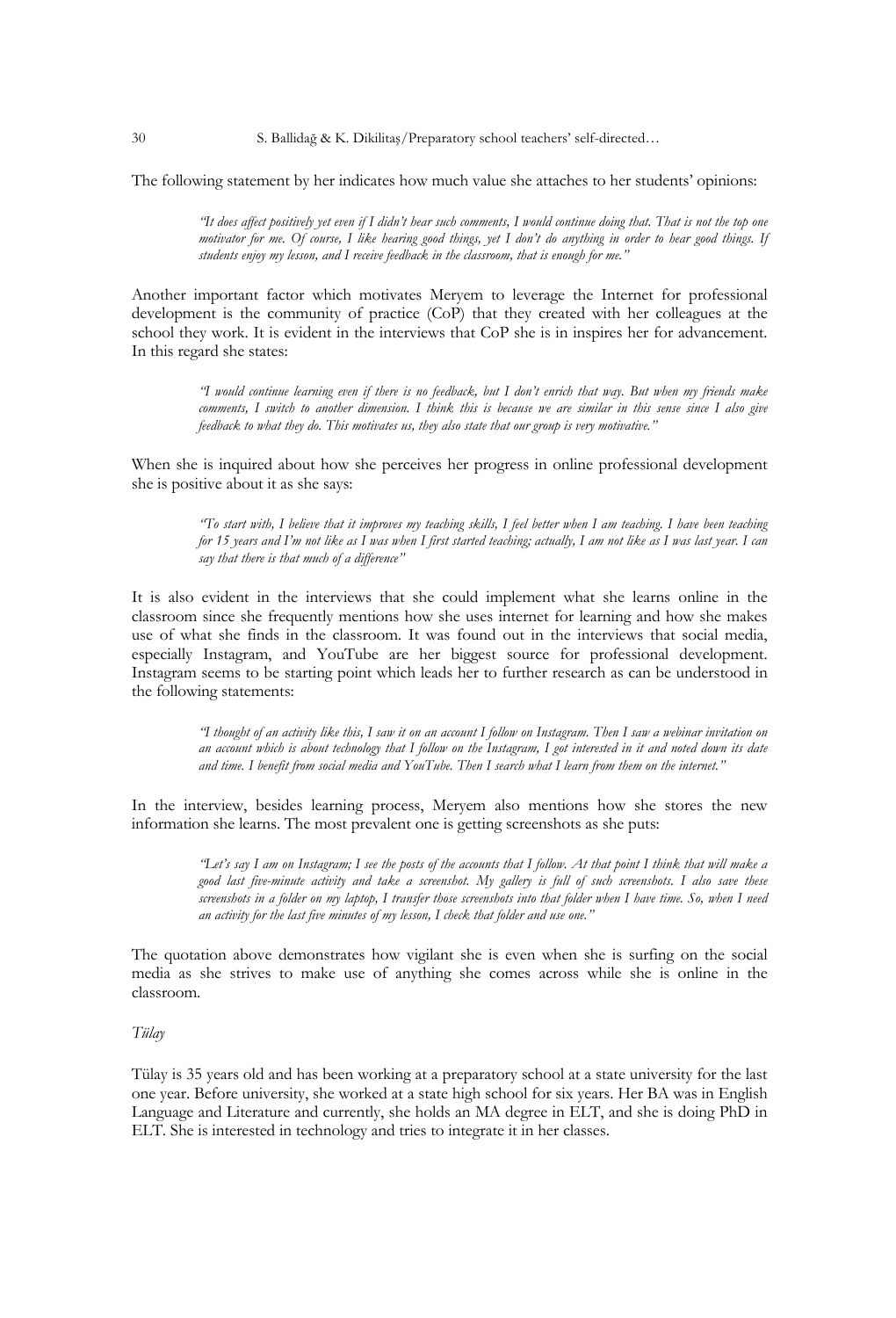Tülay thinks that the ELT field is a dynamic field which accordingly alters our materials and how we teach. She says, "in the face of so many changes, we must participate in professional development activities to learn new things" and she adds:

> *"Personality wise, I am a live wire, and I am always after learning new things and the activeness of the field and myself combine each other. I don't feel the obligation to do it, I do because I want it."*

In the same vein, she expresses how she ignores what others think about her endeavor in exploiting online resources for professional development by the following words:

> *"I am not doing this so that people around me will applaud me. I really don't care what they think. On the*  contrary, when they say that I am too busy, it annoys me from time to time especially it is a time when I am truly *busy. At other times, whether they applaud me or not does not affect my motivation."*

The primary reason for why Tülay prefers learning online is the easy access to information. The abundance of information online which is reached with ease motivates her to take advantage of technology for professional development, but she opts for online sources which includes guidance such as lesson plans. In this regard she states, "*the preplanned syllabus for online PD activities is great since you can see the content and how much time you need to allocate for each*." Another benefit of online learning for Tülay is that she can learn from any teacher from all around the world at the convenience of her own house.

She is also a fan of Massive Open Online Courses (MOOCs), and the reason behind it is that they are not synchronously designed, as she states, "*… to be able to participate in an activity when I want is one of the fun parts of it for me*". Tülay also participates in webinars quite often, and in the interview, she mentions her criteria in choosing one to participate. To start with, who organizes the webinar is a measure for her as can be understood from the following sentences:

> *"For instance, I check which institution is organizing the webinar, the organization itself may excite me. If it is Cambridge University, it may excite me. However, if it is a webinar by a university whose name I have not heard, it does not create that effect since I feel prejudiced towards it, and it affects my motivation."*

Besides the organizer of the webinar, the accent of the speaker is also a criterion for Tülay since it is not easy to understand some accents and varieties of English. She also highlights the practical aspect of webinars:

> *"It does not affect in terms of theory. If you ask why, we are already learning the theoretical part well. The reason why I participate in these webinars is to improve myself practically; which tools can I use and how? Or what is new in the field? I mean to make the things fun and raise the interaction in the classroom."*

Having participated in various online learning activities, especially webinars, before, Tülay acknowledges that she utilizes online sources for PD efficiently, yet she does not want to spare as much time for them lately. She says: "*I don't even feel like signing up for something during this Covid19 period because I am tired of sitting in front of the computer all the time, and time constraints*." This statement reveals the negative consequences of COVID breakout on even enthusiastic teachers in terms of online PD.

### *Pelin*

Pelin is the youngest of the three participants; however, she has the most experience in terms of the variety of schools she has worked at. She has been teaching English for about five years; she worked at a private high school for one year, later she worked at a private university for three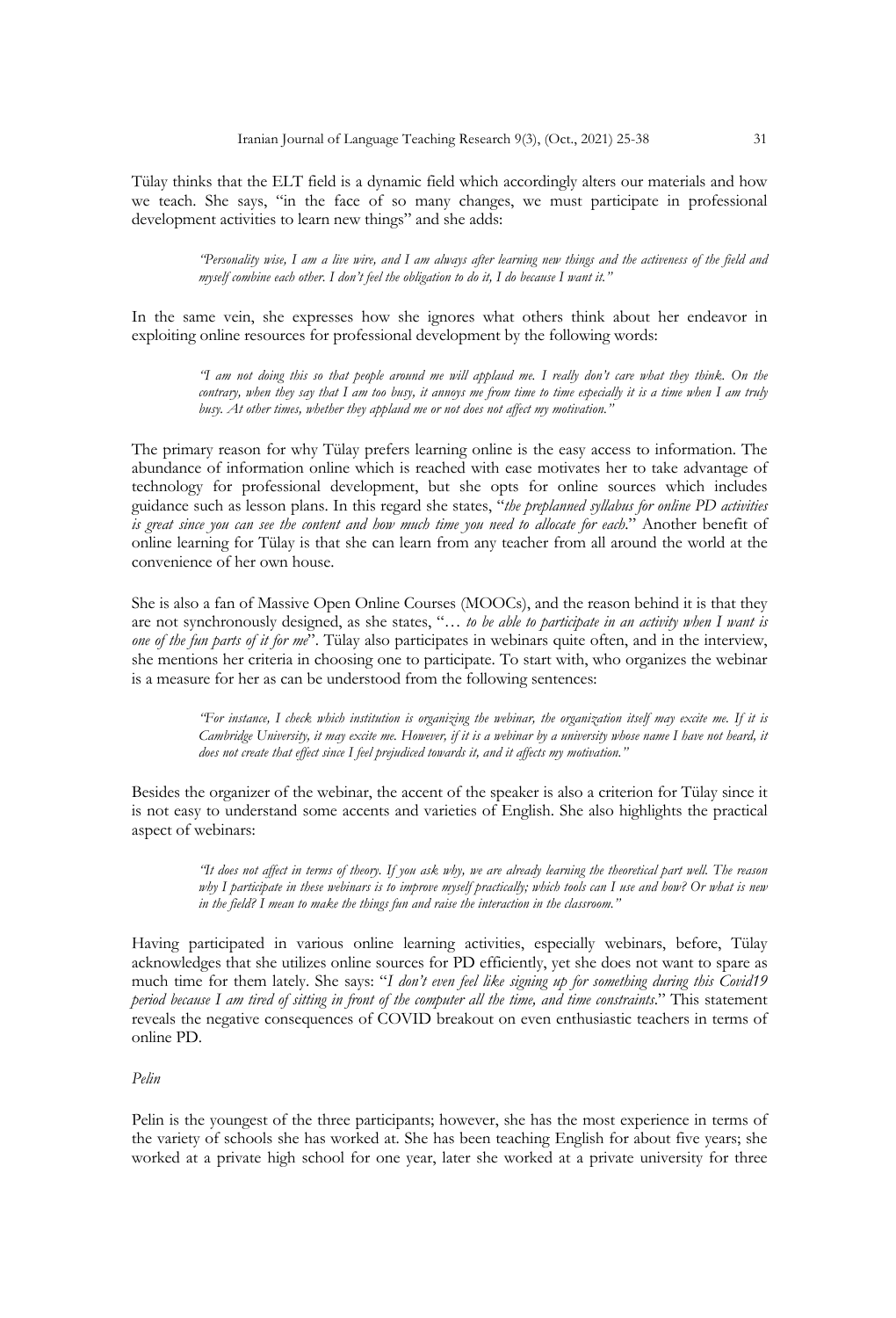years, and she has been working at a state university for the last one year. Her BA and MA are in ELT and currently she is doing her PhD in ELT, as well. Unlike the other two participants, Pelin was not keen on technology. In fact, she says "*in the early years of my teaching career, I thought it was a waste of time.*" She thought it created chaos in the classroom. Since the students at this time "are digital natives and they don't make us loose time", she started to use online sources for PD. She doesn't want to be an English teacher who teaches only grammar and she decided to improve herself since she wants her students to write blogs, and comments on social media. Pelin highlights that what motivated her to do research always resulted from a need, and gives the following example:

> *"For example, which tool can I use for writing classes? I don't like giving long feedback, I spend so much time while giving feedback to assignments; therefore, I looked for a tool by which I can give oral feedback. I mean all of those resulted from a need. Or I needed a platform on which students could discuss as a group. I learned all these by searching online."*

It is evident in the interview that the need to learn new things stems from the need for the feeling of self-fulfillment and her projection towards the future of learning itself and her career as can be seen in the following statements:

> *"I would like to feel self-fulfillment. I mean, when I step into my classroom, I want to meet the needs of my students at this age. To be honest, I don't want to be a teacher who cannot even set a projector. I want to be a teacher who is knowledgeable at all fields and is able to integrate technology into my lessons and enrich my lessons because in the future, I will be a teacher trainer and training teachers, so I have such a long-term goal."*

The above sentences show Pelin's determination and motivation to pursue her career as an up-to-date teacher in terms of technology, and it is no surprise that she strives to leverage technology to achieve her aim. Despite all the motivation she has, Pelin acknowledges the difficulty of online learning process for her at the outset:

> *"At first, I feel like I am lost. When we search something, millions of ridiculous things come up, I feel there is information pollution there. Then, I filter them to find what is logical and appropriate for my context by critical thinking. I also check if that is practical, if it is something which will take so much time, I cannot. I teach several courses and I cannot spare that much time for each lesson."*

When it comes to webinars, Pelin is quite negative about their influence on professional development. She says, "*to be honest, I find most of the webinars a waste of time. I know it's too assertive, but I think I know more than the speakers in those webinars*." She also goes on to criticize the webinars organized by well-established publishers since they always have same speakers in their webinars as well as lacking topics which will add to classroom teaching. Despite her negative attitude towards webinars, she does mention some that she benefitted a lot:

> *"For instance, there was a lady named Rebecaa. She changed my life. The most difficult thing for me to teach was The Present Perfect Tense. Her webinar was quite different; she did classroom teaching rather than providing the theory shallowly. She taught how we can put the theory into practice and since than I haven't had problems teaching that tense. That is what a good webinar is all about"*

During the interviews, Pelin also mentions how she manages the information she gains during online learning process. To start with, despite her curiosity in technology, she has a classical notebook where she writes down her notes during webinars or while surfing the net. Occasionally, she folders all the documents she finds online or receives in webinars on her laptop since she does not find all of them intriguing. She also adds the websites that she finds useful to the favorites on the web browser, which she finds convenient. To Pelin, another thing which makes an online learning activity effective is its duration as she explains: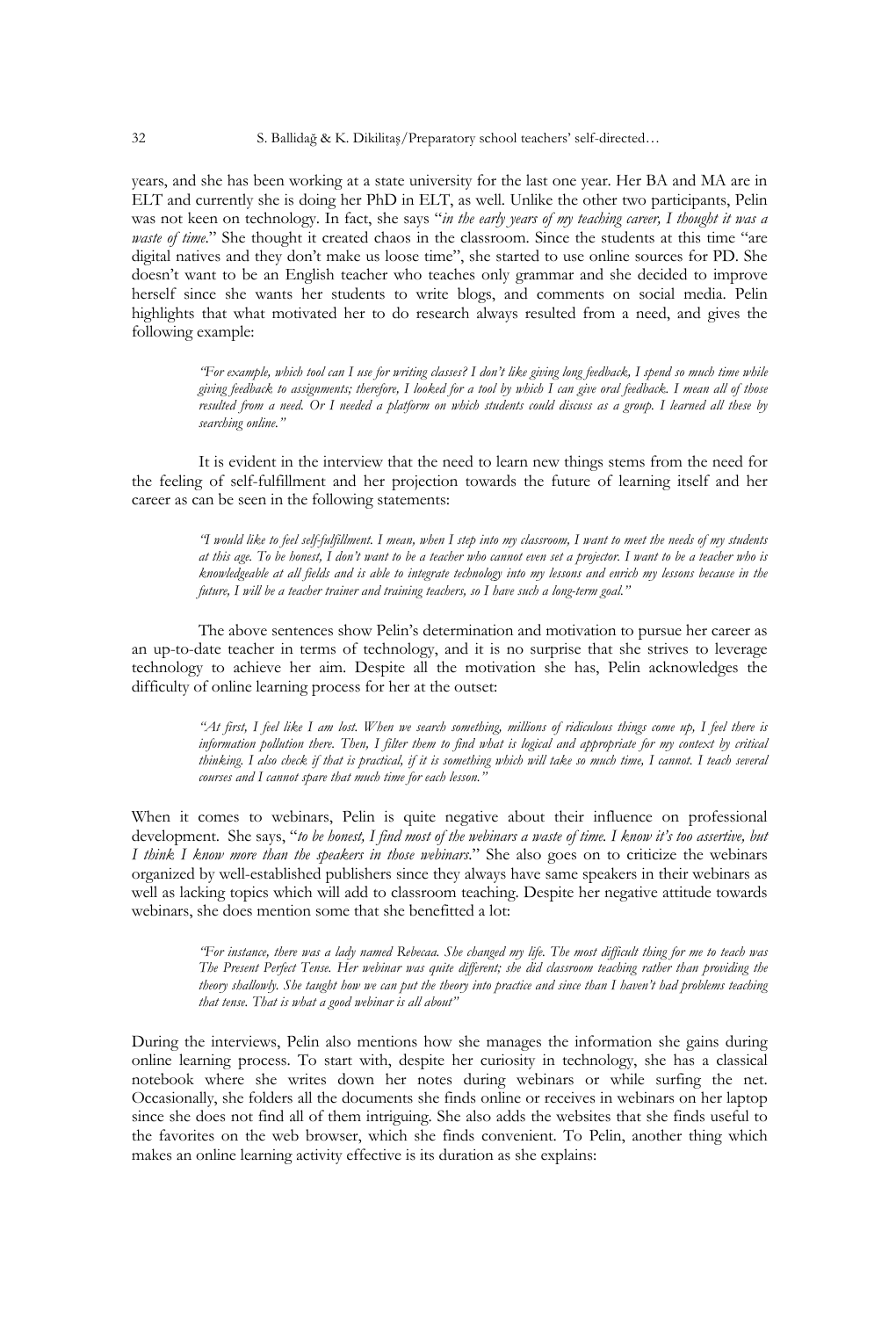*"Instead of 1- or 2-hour long webinars, the ones which focuses on a specific topic and lasts for 1 or 2, in fact 6–8 week seminars are more effective. I once participated in one which lasted 10 weeks. These long ones are usually 2 hours a week, and you need to read about 50-60 pages a week. They create a change in your perspective. For example, after this 10-week one, my teaching philosophy changed since my teaching was not based on the principles of English as a lingua franca. We used forums and commented on each other's comments, discussing with other teachers; discussing other teachers' plan is really fruitful."* 

We can understand from these comments that when an activity is extended over time and includes exchanging ideas, it tends to be more beneficial and preferable for the learners. Talking about what you learn online and sharing with colleagues seems to be a motivation factor for Pelin, as well. She says that there is a positive environment among her colleagues of her age where she works, they share what they learn and enjoy learning from each other; however, she holds the idea that at state schools if you come up with new things, it is not appreciated much. She also believes that professional development strengthens her authority in the classroom as she puts: "*The more I know, the more respectful my students are to me, which strengthen my authority in the classroom. That is my authority results from my knowledge*." Finally, as a digital immigrant, she holds the idea that she has learnt how to learn from online sources, which websites she can use for what, or whose blogs she can turn to when she is in need.

#### **Discussion**

RQ 1: What motivates ELT instructors to utilize online sources for professional development?

To start with, the analysis of the interviews with the framework of *Organismic Integration Theory*  revealed that what motivates the three English teachers in this study is their own desires; therefore, we can say that they are intrinsically motivated and as Deci et al. (1991) suggest, they do not utilize the internet due to an outside reward. This may be explained by the fact that teachers are not usually required to participate in professional development activities at state universities in Turkey. It is only Meryem, who is also extrinsically motivated by the verbal appreciation of her students, which means her motivation level may fluctuate depending on the profile of the students since some students feel too shy to give feedback to their teachers. When the transcriptions were analyzed under *Basic Needs Theory*, it was found that the participants were motivated by the needs of autonomy, relatedness, and competence to use online sources to learn. The most outstanding need that was found in the interviews was autonomy. All the participant teachers in the study seemed to have the luxury of using what they learned through online sources in their classes. Apparently, it is safe to say that being able to choose what to learn and when to use it is a crucial motivator since all the participants mentioned how they utilized the new information without talking about any institutional constraints. The findings also revealed that CoP is a facilitative factor for Pelin and Meryem in online learning; only Tülay did not mention collegial motivation. It is possible that Pelin and Meryem have better relationship with their colleagues, or it may be just that Tülay does not like exchanging ideas with others. Finally, when it comes to competence, Pelin displays the highest motivation as she states: *"I want to feel the selffulfillment. Whenever I step into the classroom, I want to be well-equipped and up to date, and meet the needs of my learners."* It seems possible that if she is asked a question and she cannot answer it, she will be rather demotivated. Meryem also compares herself with how she was last year, and states that she notices a big difference.

It is evident in the findings that the participants in this study pursue online professional learning activities in accordance with the needs put forward by SDT.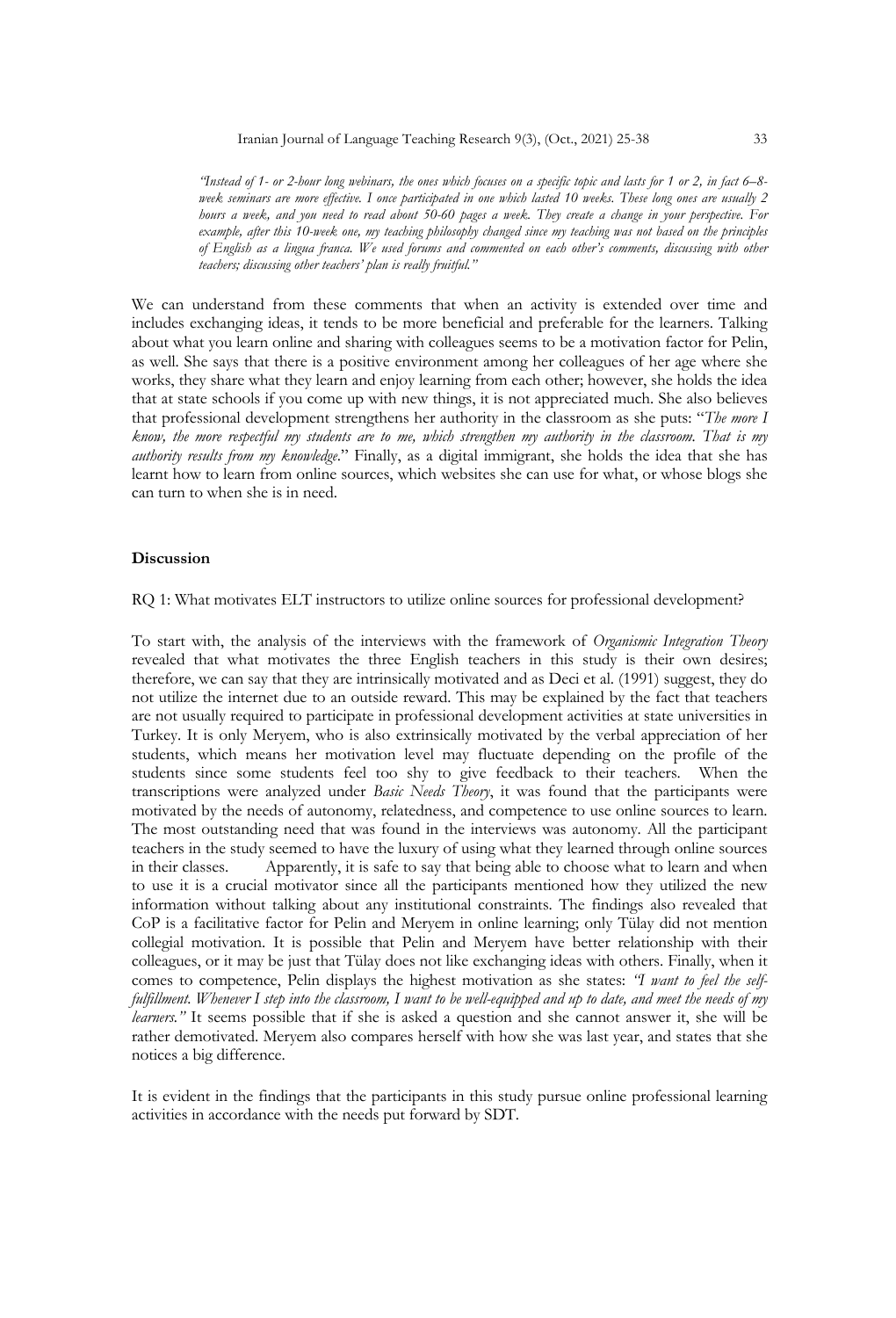RQ2: What kind of digital technologies do they make use of when they wish to improve their teaching?

Besides the motivational factors in teachers' online learning, what kind of online sources the participants utilize was another concern of this study. The participant teachers differed in how they use technology for professional development. To start with, Meryem is a big fan of Instagram as she states that it encourages her to do further research. This statement of hers is in accordance with Tang and Chung (2016) in the sense that it acts as a catalyst. The purpose of Meryem in using Instagram is also in line with the findings by Carpenter et al. (2020) who found that %87.7 of the participants visited Instagram to see other educators' ideas. Meryem is also the only participant who mentioned YouTube as a source for professional development.

Tülay also likes learning by watching but not on YouTube but through MOOCs. She likes the training on MOOCs since she can participate in them whenever she wishes. This fact displays the importance of autonomy in online learning. The reason why she does not watch YouTube videos but participates in MOOCs training could be the fact that at the end of many MOOCs training, the participants receive a certificate. Tülay also participates in webinars, but she mentions some criteria for her to choose one; the organizer, the accent of the speaker, and practical information that it provides. It is clear from her statements that she is quite picky when it comes to webinar choice, and it makes a lot of sense when we consider the amount of webinar invitations that we receive in our mail inboxes. The last participant Pelin finds most of the webinars a waste of time due to the quality of participants, the duration of webinars and lack of practical aspect in webinars. This finding has important implications for webinar organizers and school management. It is clear from the statements of Tülay and Pelin that the presence of a webinar, which seemed to be fruitful at any case at the beginning of the Covid19 outbreak, does not necessarily lead to learning anymore, and they need to be organized more professionally. Pelin also visits webpages and blogs for professional development and saves the webpages to the favorites tab on her internet browser. The findings from this study do not support the previous studies by Kelly and Antonio (2016), Schroeder, Curcio and Lundgren (2019), and Rosenberg, Greenhalgh, Koehler, Hamilton, and Akcaoğlu (2016) since none of the participants mention that they used Facebook, Pinterest, or Twitter for professional development.

#### **Implications and Further Research**

This study explored the motivational factors of three English teachers working at preparatory schools of three state universities in Turkey towards employing online sources for professional development. We found that all the teachers were intrinsically motivated, and the need for developing competence, exercising autonomy, and assessing relatedness were key motivational reasons behind their online professional learning. Instagram, MOOCs, YouTube and websites were the online sources mentioned by the participants when they turn to the Internet for help. Our findings have implications for teacher educators and institutional leaders who plan to encourage language teachers to engage in online professional development drawing on selfdetermination theory, which include:

- providing time and space for teachers to freely select and engage in online activities
- negotiating individual (digital) resources that they might need to boost their motivation
- planning various forms of support which they might need in the case of self-paced individual learning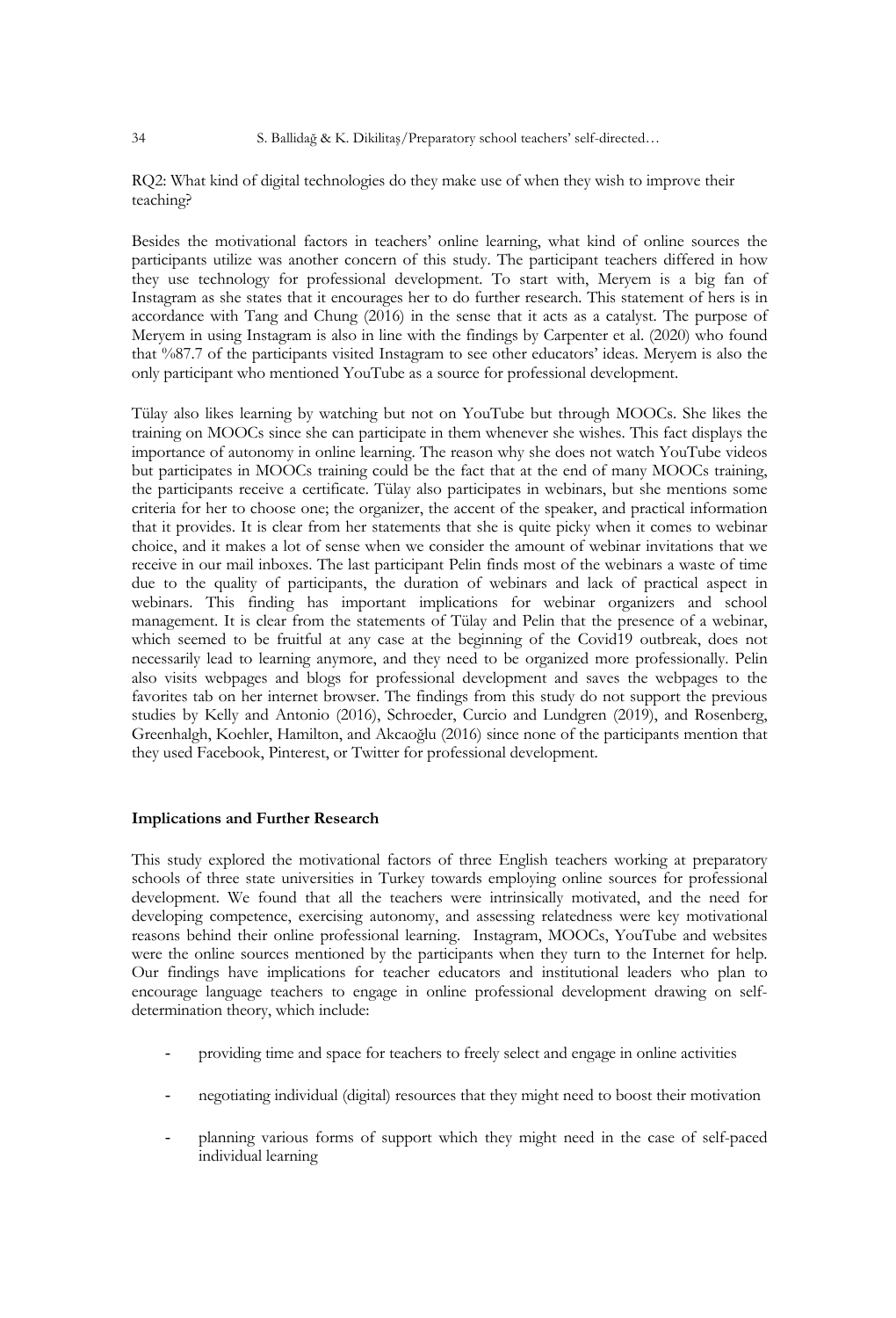- organizing institutionally assisted social environment in which such teachers can be appreciated and recognized

Intrinsic motivation emerged as the key factor for teachers to engage in self-determined and selfpaced professional learning in online settings. Further research appears to be needed regarding how language teachers integrate their learning into their teaching practices with follow-up observations to get deeper insights into their actual learning practices.

#### **Conclusion**

This study narrated some individual cases and revealed that English language instructors teaching at universities in Turkish context engaged without a top-down requirement in theor own professional development in online environment due partly to the restrictions the Covid-19 pandemic led to across the world. Some teachers used that restriction as an opportunity and explored new ways of teacher learning. We examined the ways of engagement and the outcomes drawing on the principles of self-determination theory to understand the locus and source of motivation that led them to take the control of theory own professional learning. Our research argues that online professional development that is characterized by bottom-up, self-initiation and determination with a self-pace mode could lead to more meaningful teacher learning.

#### **References**

- Ansari, M., Khan, W. A., Ahmad, R., & Suhail, M. (2012). Virtual learning communities for teachers' enrichment. *International Journal of Information Science And Education, 2*(1), 1–11.
- Atkinson, E. S. (2000). An investigation into the relationship between teacher motivation and pupil motivation. *Educational Psychology*, *20*(1), 45-57.
- center J. P., Morrison, S. A., Craft, M., & Lee, M. (2020). How and why are educators using Instagram? *Teaching and Teacher Education, 96*. https://doi.org/10.1016/j.tate.2020.103149.
- Bostancıoğlu, A. (2018). Online communities of practice in the service of teachers' technology professional development: The case of webheads in action. *Turkish Online Journal of Educational Technology - TOJET, 17(2),* 97–110.
- Creswell, J. W., Hanson, W. E., Clark Plano, V. L., & Morales, A. (2007). Qualitative research designs: Selection and implementation. *The counseling psychologist*, *35*(2), 236-264.
- Creswell, J. W. (2013). *Qualitative inquiry and research design: Choosing among five approaches*. Sage Publications.
- Cousin, G. (2005). Case study research. *Journal of Geography in Higher Education*, *29*(3), 421-427.
- Deci, E. L., Vallerand, R. J., Pelletier, L. G., & Ryan, R. M., (1991). Motivation and education: The self-determination perspective. *Educational Psychologist*, *26*(3/4), 325-346.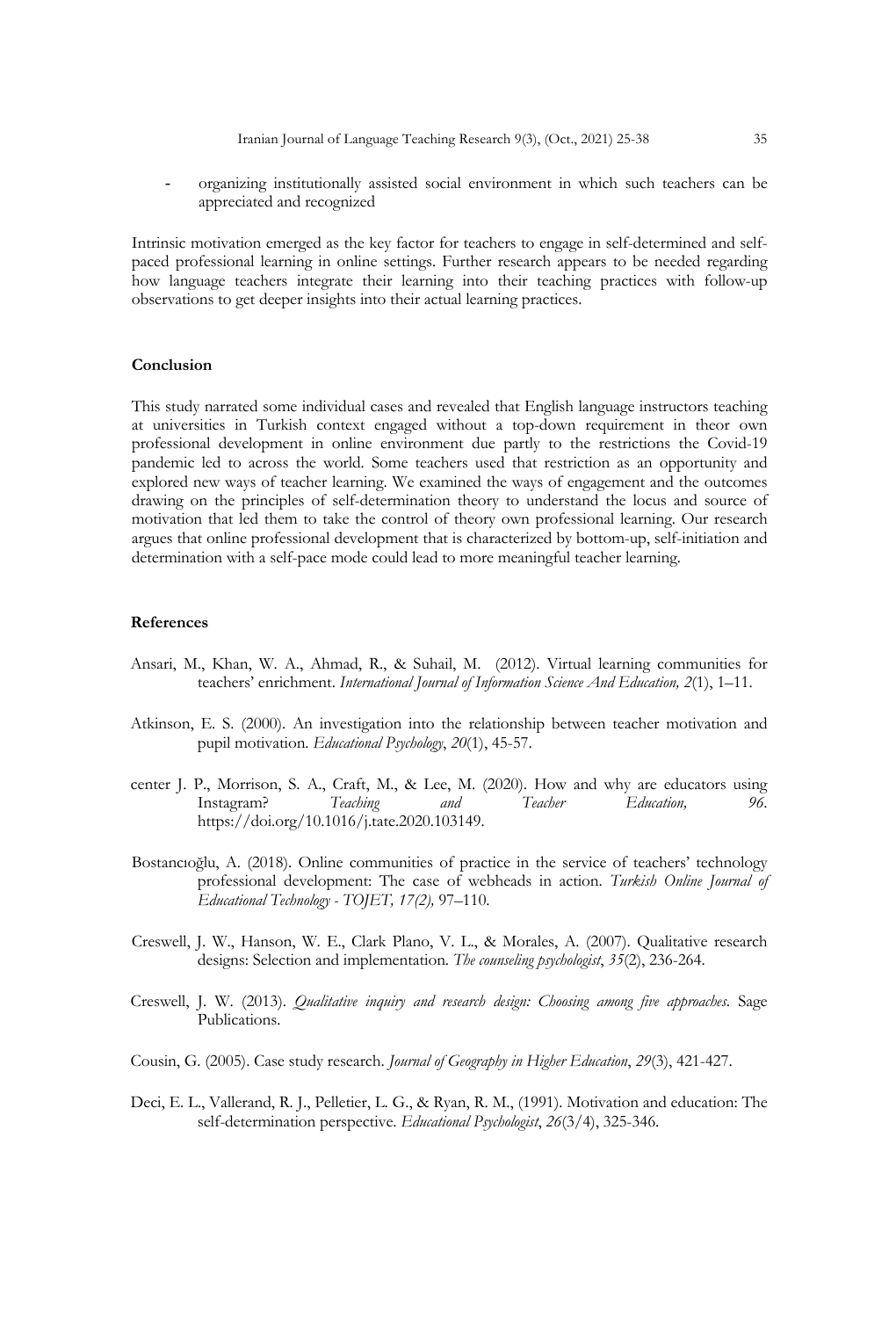- Deci, E. L., & Ryan, R. M. (2000). The "what" and "why" of goal pursuits: Human needs and the self-determination of behavior. *Psychol. Inq*. *11*, 227–268. https://doi.org/10.1207/S15327965PLI1104\_01
- Deci, E. L., & Ryan, R. M. (2012). Self-determination theory. In P. A. M. Van Lange, A. W. Kruglanski, & E. T. Higgins (Eds.), *Handbook of theories of social psychology* (pp. 416–436). Sage Publications Ltd. https://doi.org/10.4135/9781446249215.n21
- Dörnyei, Z. & Schmidt, R. (2001). *Motivation and second language acquisition*. University of Hawaii Press.
- Duncan-Howell, J. (2010). Teachers making connections: Online communities as a source of professional learning. *British Journal of Educational Technology*, *41*, 324–340.
- Gardner, R. C. (2007). Motivation and second language acquisition. *Porta Linguarum, 8,* 9- 20.

Geertz, C. (1973). *The Interpretation of Cultures*. New York: Basic Books.

- Goodyear, V. A., Casey, A., & Kirk, D., (2014). Tweet me, message me, like me: Using social media to facilitate pedagogical change within an emerging community of practice. *Sport, Education and Society, 19*(7), 927–943. https://doi.org/10.1080/13573322.2013.858624
- Hagger, M. S., Chatzisarantis, N. L. D., & Harris, J. (2006). From psychological need satisfaction to intentional behavior: Testing a motivational sequence in two behavioral contexts. *Personality and Social Psychology Bulletin, 32*, 131–138.
- Kasimi, E., & Hangişi, Y. (2021). Demotivating factors on foreign EFL teachers: A case study in private school in Turkey. *The Reading Matrix: An International Online Journal, 21*(1), 107- 115.
- Kelly, N., & Antonio, A. (2016). Teacher peer support in social network sites. *Teaching and Teacher Education, 56*, 13-149.
- Lankshear, C., & Knobel, M. (2011). *New literacies: Everyday practices and classroom learning* (3rd ed.). Berkshire, UK: Open University Press.
- Lave, J., & Wenger, E. (1991). *Situated learning: Legitimate peripheral participation.* Cambridge University Press.
- Lieberman, A., & Miller, L. (2011). Learning communities: The starting point for professional learning is in schools and classrooms. *Journal of Staff Development, 32*(4), 16–20.
- Markland, D., & Tobin, V. (2004). A modification to the behavioural regulation in exercise questionnaire to include an assessment of amotivation. *Journal of Sport & Exercise Psychology, 26*, 191–196. https://doi.org/10.1123/jsep.26.2.191
- McConnell, T. J., Parker, J. M., Eberhardt, J., Koehler, M. J., & Ludeberg, M.A. (2013). Virtual professional learning communities: Teachers' perceptions of virtual versus face-to-face professional development. *Journal of Science Education and Technology, 22*(3), 267–277.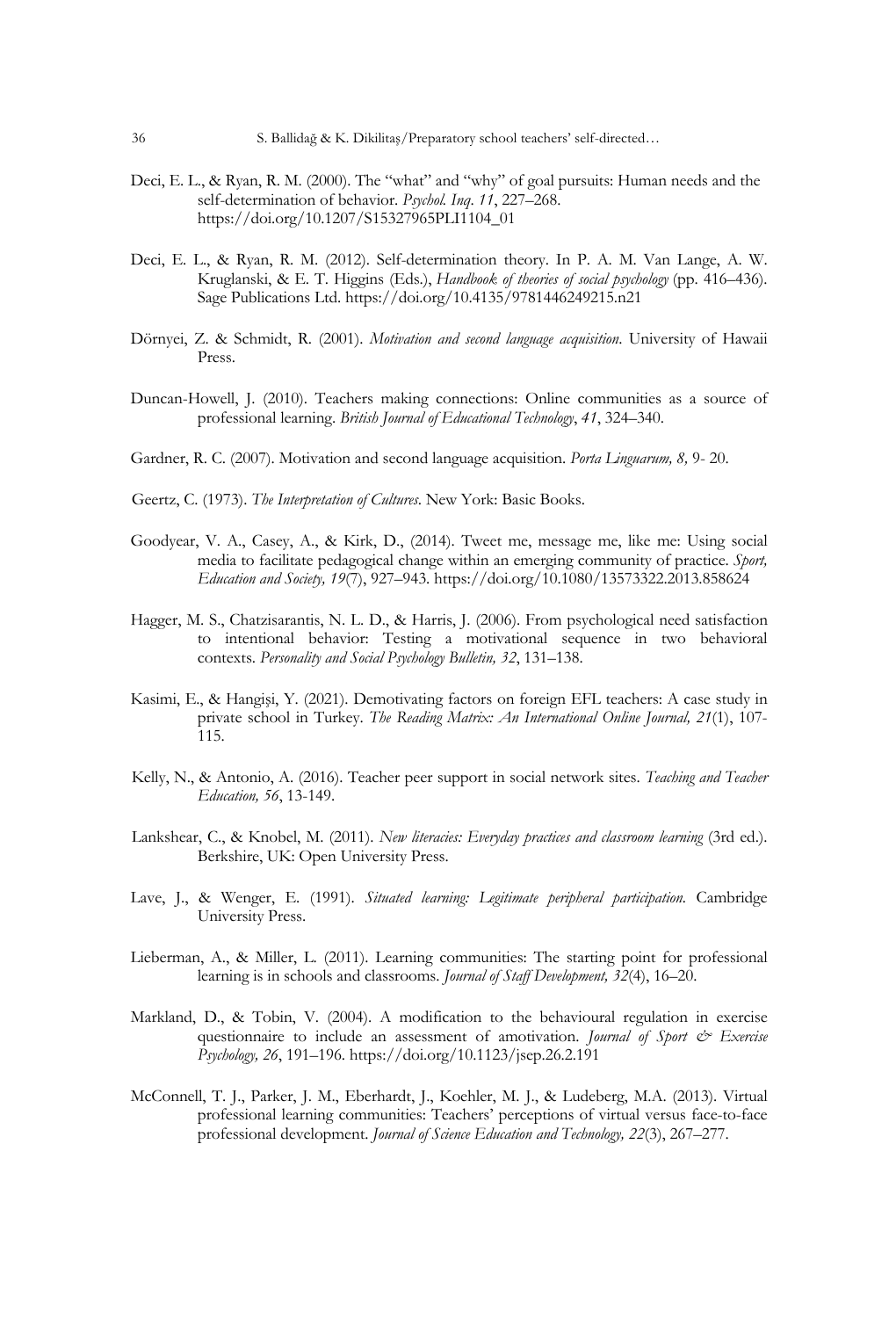- Mehrani, M. B. (2015). English teachers' research engagement: Level of engagement and motivation. *Iranian Journal of Language Teaching Research*, *3*(1), 83-97.
- Opfer, V. D., & Pedder, D. (2011). Conceptualizing teacher professional learning. *Review of Educational Research, 81*(3), 376-407. http://dx.doi.org/10.3102/0034654311413609
- Ölmezer-Öztürk, E. (2015). A qualitative study on the motivation of turkish efl teachers working at state universities. *Journal of Theory and Practice in Education, 11*(4), 1436-1453.
- Palloff, R. M., & Pratt, K. (2005). *Collaborating Online: Learning together in community*. San Francisco: Jossey-Bass.
- Prestridge, S., & Main, K., (2018). Teachers as drivers of their professional learning through design teams, communities, and networks. In: J. Voogt, et al., (Eds.), *Second Handbook of Information Technology in Primary and Secondary Education.* (pp. 433–447). Springer International Publishing.
- Rosenberg, J. M., Greenhalgh, S. P., Koehler, M. J., Hamilton, E. R., & Akcaoglu, M. (2016). An investigation of state educational Twitter hashtags (SETHs) as affinity spaces. *E-learning and Digital Media, 13*(1/2), 24-44.
- Ryan, R. M., & Connell, J. P. (1989). Perceived locus of causality and internalization: Examining reasons for acting in two domains. *Journal of Personality and Social Psychology, 57*, 749–761. https://doi.org/10.1037/0022-3514.57.5.749
- Sadiku, S, (2021). Factors affecting teacher motivation. *International Scientific Journal Monte (ISJM) 4*(1), 98-113. https://doi.org/10.33807/monte.20211856
- Schlager, M., & Fusco, J. (2003). Teacher professional development, technology, and communities of practice: Are we putting the cart before the horse? *The Information Society, 19*, 203–220.
- Schroeder, S., Curcio, R., & Lundgren, L. (2019). Expanding the learning network: How teachers use Pinterest. *Journal of Research on Technology in Education, 51*(2), 166-186.
- Steinbrecher, T., & Hart, J. (2012). Examining teachers' personal and professional use of Facebook: Recommendations for teacher education programming. *Journal of Technology and Teacher Education, 20*(1), 71-88.
- Tang, E., & Chung, E. (2016). A study of non-native discourse in an online community of practice (CoP) for teacher education. *Learning, culture and social interaction, 8*, 48–60. doi:10.1016/j.lcsi.2015.12.002
- Thorburn, R. (2020). English language teacher motivation and turnover. *ETIC*, 22-26.
- Tour, E. (2017). Teachers' self-initiated professional learning through Personal Learning Networks. *Technology, Pedagogy and Education, 26*(2), 179-192, https://doi.org/10.1080/1475939X.2016.1196236